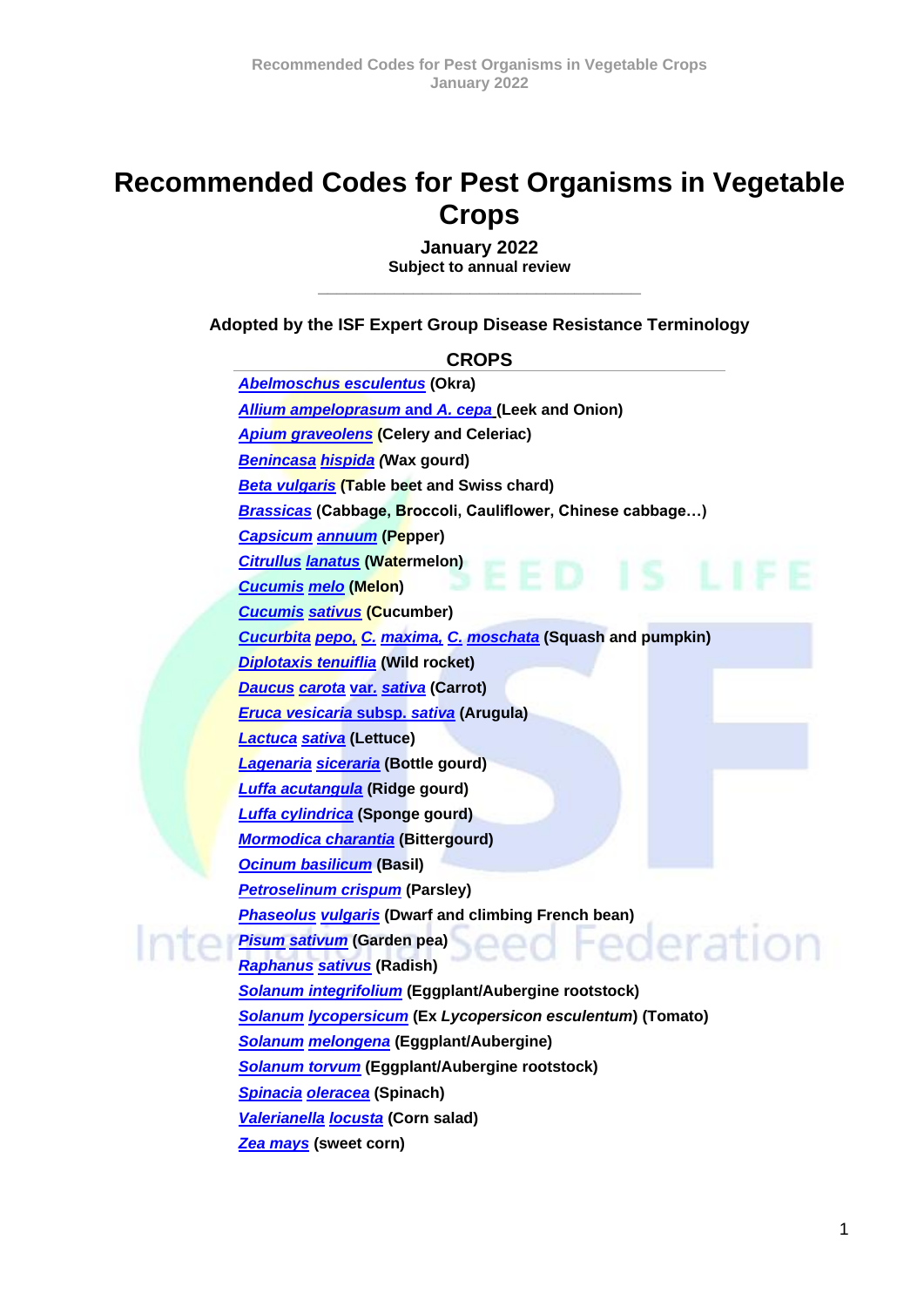#### <span id="page-1-0"></span>**1.** *Abelmoschus esculentus* **(Okra)**

| <b>Scientific name</b>                                                                    | English common name                                        | Code                           |  |
|-------------------------------------------------------------------------------------------|------------------------------------------------------------|--------------------------------|--|
| <b>Viruses</b>                                                                            |                                                            |                                |  |
| <sup>1</sup> Okra yellow vein mosaic virus (now Bhendi yellow<br>vein mosaic virus) /2026 | Okra yellow vein mosaic/Bhendi<br>yellow vein mosaic virus | <b>OYVMV</b><br>(now<br>BYVMV) |  |
| <b>Insects</b>                                                                            |                                                            |                                |  |
| Amarasca biguttula                                                                        | Leaf hopper                                                | Ab                             |  |

#### <span id="page-1-1"></span>**2.** *Alliums - A. ampeloprasum* **and** *A. cepa* **(Leek and Onion)**

| <b>Scientific name</b>                                     | English common name            | Code        |  |
|------------------------------------------------------------|--------------------------------|-------------|--|
| <b>Viruses</b>                                             |                                |             |  |
| Leek yellow stripe virus                                   | Leek yellow stripe             | <b>LYSV</b> |  |
| <b>Bacteria</b>                                            |                                |             |  |
| Pseudomonas syringae pv. porri                             | Pseudomonas leek blight        | Psp         |  |
| Fungi                                                      |                                |             |  |
| Alternaria porri                                           | Purple blotch                  | Ap          |  |
| Botrytis allii                                             | Botrytis neck rot              | Ba          |  |
| Botrytis squamosa (now Botryotinia squamosa)<br>/2026      | Botrytis leaf blight           | <b>Bs</b>   |  |
| Colletotrichum gloeosporioides                             | Twister                        | Cg          |  |
| Fusarium oxysporum f.sp. cepae                             | <b>Basal rot</b>               | Foc         |  |
| Peronospora destructor                                     | Downy mildew                   | Pd          |  |
| Phytophthora nicotianae                                    | Phytophthora neck and bulb rot | Pn          |  |
| Phytophthora porri                                         | White tip of leek              | Php         |  |
| Puccinia allii                                             | <b>Rust</b>                    | Pa          |  |
| Puccinia porri                                             | Rust                           | Pup         |  |
| Pyrenochaeta terrestris (now Setophoma<br>terrestris)/2026 | Pink root                      | Pt (now St) |  |
| Sclerotium cepivorum (now Stromatinia cepivora)<br>/2026   | White rot                      | Sc          |  |

#### **Insects**

| Thrips tabaci       | Onion thrips           |  |
|---------------------|------------------------|--|
| <b>Nematodes</b>    |                        |  |
| Ditylenchus dipsaci | Stem and bulb nematode |  |

<sup>1</sup> *End of the transition period for the name change. The transition from one step to the next is three years to allow companies and their customers worldwide to become accustomed to the change.*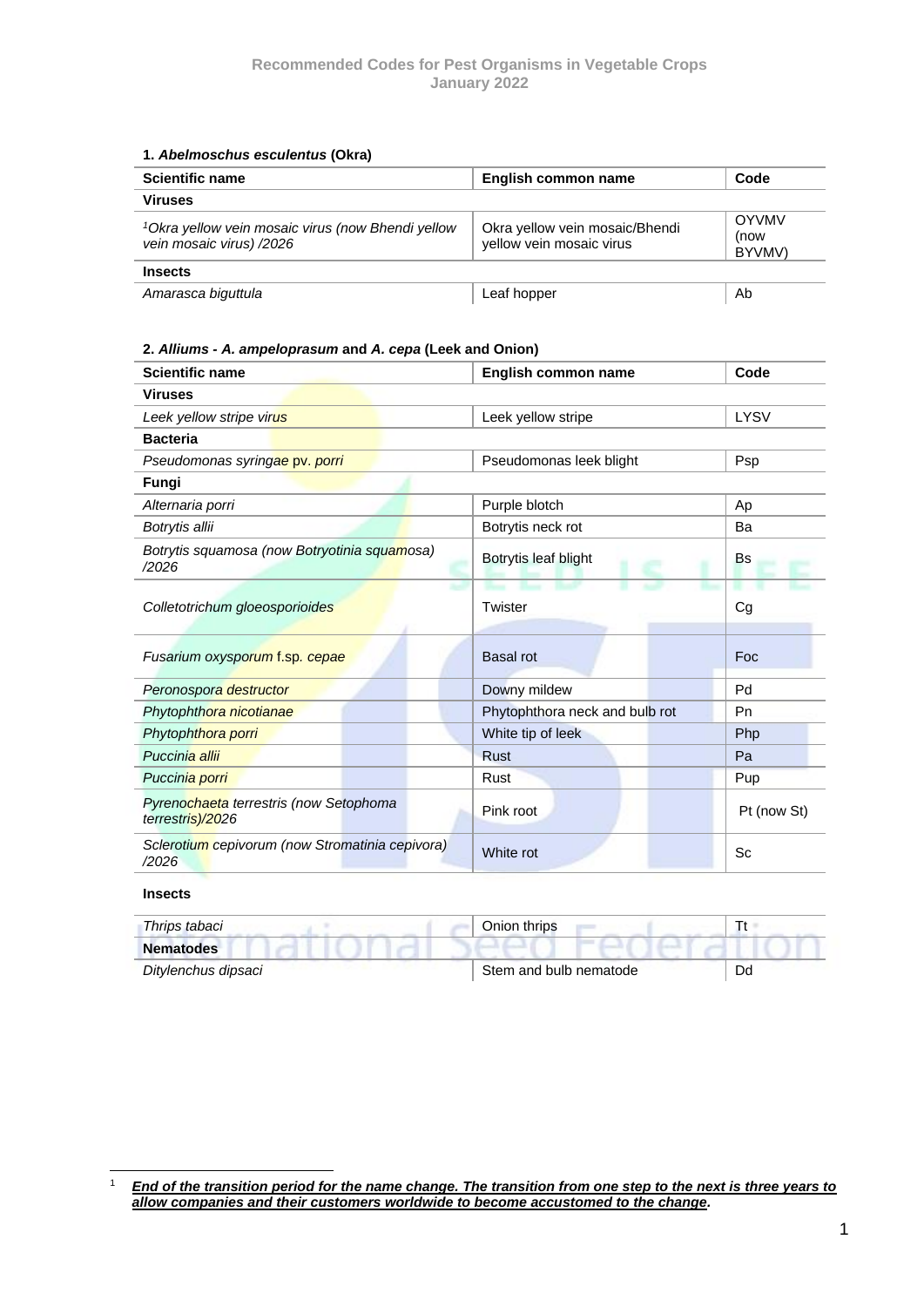#### <span id="page-2-0"></span>**3.** *Apium graveolens* **(Celery and Celeriac)**

| <b>Scientific name</b>        | English common name       | Code |
|-------------------------------|---------------------------|------|
| <b>Viruses</b>                |                           |      |
| Celery mosaic virus           | Celery mosaic             | CeMV |
| Fungi                         |                           |      |
| Fusarium oxysporum f.sp. apii | Fusarium yellows and wilt | Foa  |
| Septoria apiicola             | Late blight               | Sa   |

### <span id="page-2-1"></span>**4.** *Benincasa hispida* **(Wax gourd)**

| <b>Scientific name</b>             | English common name                | Code           |
|------------------------------------|------------------------------------|----------------|
| <b>Viruses</b>                     |                                    |                |
| Cucurbit aphid-borne yellows virus | Cucurbit aphid-borne yellows virus | <b>CABYV</b>   |
| Cucumber green mottle mosaic virus | Cucumber green mottle mosaic virus | <b>CGMMV</b>   |
| Cucumber mosaic virus              | Cucumber virus 1                   | <b>CMV</b>     |
| Papaya ringspot virus              | Papaya ringspot virus              | <b>PRSV</b>    |
| Tomato Leaf Curl New Delhi Virus   | Tomato leaf curl                   | <b>ToLCNDV</b> |
| Watermelon silver mottle virus     | Watermelon silver mottle virus     | <b>WSMoV</b>   |
| Zucchini yellow mosaic virus       | Zucchini yellow mosaic virus       | <b>ZYMV</b>    |

| Fungi                                        |                   |     |  |
|----------------------------------------------|-------------------|-----|--|
| Fusarium oxysporum f.sp. lagenariae          | Fusarium wilt     | Fol |  |
| Fusarium oxysporum f.sp. niveum              | Fusarium wilt     | Fon |  |
| Fusarium oxysporum f.sp. radicis-cucumerinum | Root and stem rot | For |  |
|                                              |                   |     |  |

<span id="page-2-2"></span>

| 5. Beta vulgaris (Table beet and Swiss chard)                                   |                         |                 |  |
|---------------------------------------------------------------------------------|-------------------------|-----------------|--|
| <b>Scientific name</b>                                                          | English common name     | Code            |  |
| <b>Viruses</b>                                                                  |                         |                 |  |
| Beet curly top virus                                                            | Beet curly top          | <b>BCTV</b>     |  |
| Beet necrotic yellow vein virus                                                 | Rhizomania              | <b>BNYVV</b>    |  |
| <b>Bacteria</b>                                                                 |                         |                 |  |
| Pseudomonas syringae pv. aptata                                                 | <b>Bacterial blight</b> | Psa             |  |
| Streptomyces scabies                                                            | Common scab             | Ss              |  |
| Fungi                                                                           |                         |                 |  |
| Cercospora beticola                                                             | Leaf spot               | Cb              |  |
| Colletotrichum dematium f.sp. spinaciae (now<br>Colletotrichum dematium) / 2026 | Anthracnose             | Cds (now<br>Cd) |  |
| Fusarium oxysporum f.sp. betae                                                  | <b>Fusarium yellows</b> | Fob             |  |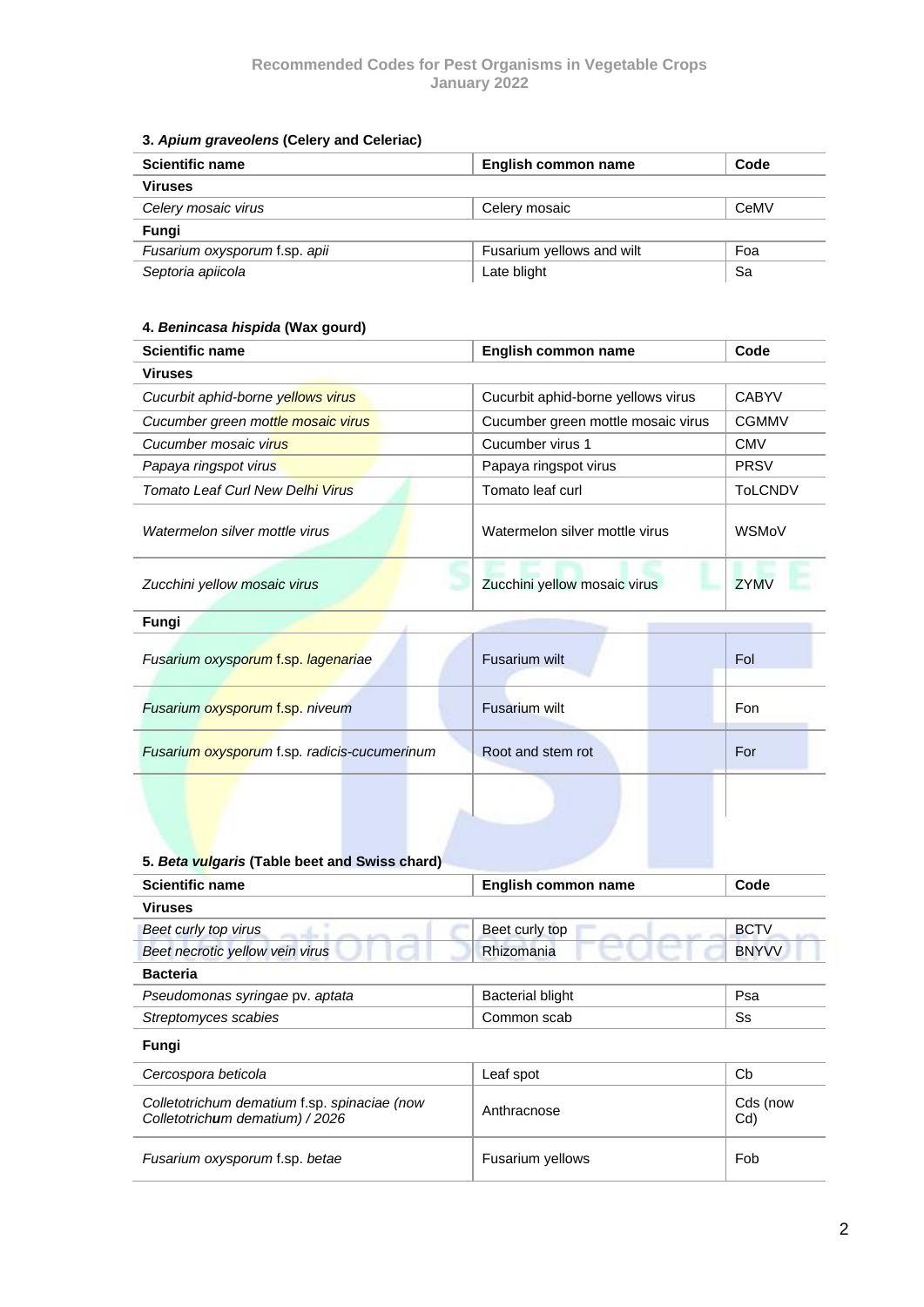| Pythium aphanidermatum                                                 | Pythium root rot               | Pa           |
|------------------------------------------------------------------------|--------------------------------|--------------|
| Phoma betae (now Pleospora bjoerlingii)/2026                           | Phoma root rot, Leaf spot      | Pb.          |
| Peronospora farinosa f.sp. betae (now Peronospora<br>schachtii) / 2026 | Downy mildew                   | Pfb (now Ps) |
| Ramularia beticola                                                     | Ramularia leaf spot            | Ra           |
| Rhizoctonia solani                                                     | Rhizoctonia root and crown rot | <b>Rs</b>    |
| Verticillium albo-atrum                                                | Verticillium wilt              | Va           |
| Verticillium dahliae                                                   | Verticillium wilt              | Vd           |

#### <span id="page-3-0"></span>**6.** *Brassicas* **(Cabbage, Broccoli, Cauliflower, Chinese cabbage)**

| <b>Scientific name</b>                                                                                             | English common name                    | Code              |
|--------------------------------------------------------------------------------------------------------------------|----------------------------------------|-------------------|
| <b>Viruses</b>                                                                                                     |                                        |                   |
| Cauliflower mosaic virus                                                                                           | Cauliflower mosaic                     | CaMV              |
| Turnip mosaic virus                                                                                                | Turnip mosaic                          | TuMV              |
| <b>Bacteria</b>                                                                                                    |                                        |                   |
| Pseudomonas syringae pv. maculicola                                                                                | Bacterial leaf spot, Peppery leaf spot | Psm               |
| Xanthomonas campestris pv. campestris                                                                              | <b>Black rot</b>                       | Xcc               |
| Fungi                                                                                                              |                                        |                   |
| Albugo candida                                                                                                     | White rust                             | Ac                |
| Albugo macrospora (now Albugo candida) /2026                                                                       | White rust                             | Am (now<br>Ac)    |
| Alternaria brassicae                                                                                               | <b>Black spot</b>                      | Abe               |
| Alternaria brassicicola                                                                                            | <b>Black spot</b>                      | Aba               |
| Erysiphe cruciferarum                                                                                              | Powdery mildew                         | Ec                |
| Fusarium oxysporum f.sp. conglutinans                                                                              | Fusarium yellows                       | Foc               |
| Fusarium oxysporum f.sp. rapae                                                                                     | Fusarium yellows                       | Foa               |
| <sup>2</sup> Hyaloperonospora brassicae (ex Peronospora /<br>Hyaloperonospora parasitica subsp. brassicae<br>/2023 | Downy mildew                           | Hb (ex Pp/<br>Hp) |
| Mycosphaerella brassicicola                                                                                        | <b>Ring spot</b>                       | Mb                |
| Leptosphaeria maculans (anamorph: Phoma<br>lingam)                                                                 | <b>Black leg</b>                       | Lm                |
| Plasmodiophora brassicae                                                                                           | <b>Clubroot</b>                        | Pb                |
| Verticillium albo-atrum                                                                                            | Verticillium wilt                      | Va                |
| Verticillium dahliae                                                                                               | Verticillium wilt                      | Vd                |
| Verticillium longisporum                                                                                           | Verticillium wilt                      | VI                |
| <b>Insects</b>                                                                                                     |                                        |                   |
| Brevicoryne brassicae                                                                                              | Cabbage aphid                          | <b>Bb</b>         |
| Plutella xylostella                                                                                                | Diamond back moth                      | Px                |
| Thrips tabaci                                                                                                      | <b>Thrips</b>                          | Tt                |

<sup>2</sup> *Hyaloperonospora parasitica* subs. brassicae is currently and widely known as *H. brassicae*. *H. parasitica* is a pathogen with a host range different to cultivated Brassicas.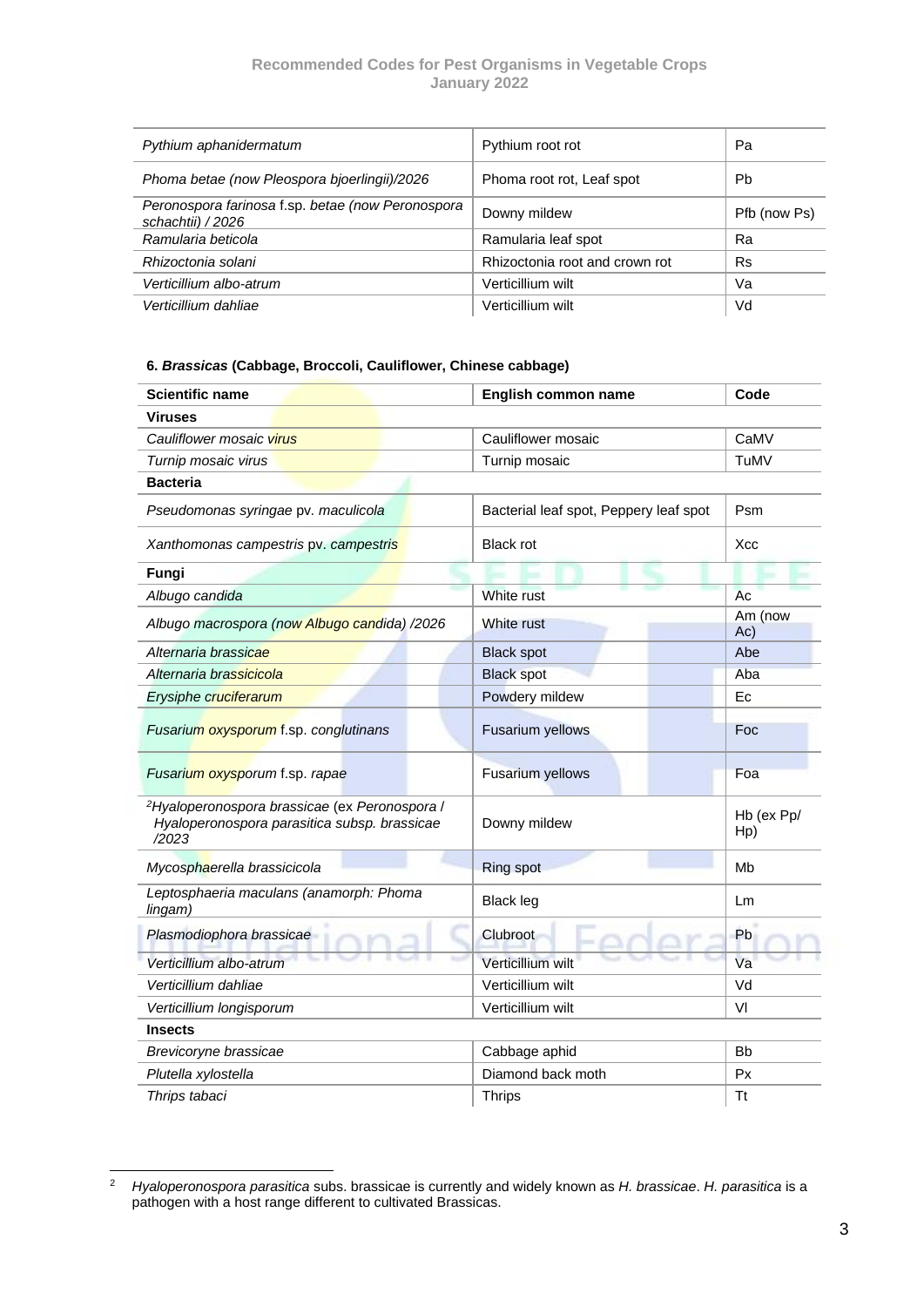#### <span id="page-4-0"></span>**7.** *Capsicum annuum* **(Pepper)**

| <b>Scientific name</b>                                                             | English common name       | Code               |  |
|------------------------------------------------------------------------------------|---------------------------|--------------------|--|
| <b>Viruses</b>                                                                     |                           |                    |  |
| Chili veinal mottle virus                                                          | Chili veinal mottle       | ChiVMV             |  |
| Cucumber mosaic virus                                                              | Cucumber mosaic           | <b>CMV</b>         |  |
| Paprika mild mottle virus                                                          | Paprika mild mottle       | PaMMV              |  |
| Pepper mild mottle virus                                                           | Pepper mild mottle        | <b>PMMoV</b>       |  |
| Pepper mottle virus                                                                | Pepper mottle             | PepMoV             |  |
| Pepper yellow mosaic virus                                                         | Pepper yellow mosaic      | PepYMV             |  |
| Potato virus Y                                                                     | Potato virus Y            | <b>PVY</b>         |  |
| Tomato brown rugose fruit virus                                                    | Tomato brown rugose fruit | <b>ToBRFV</b>      |  |
| Tobacco etch virus                                                                 | Tobacco etch              | <b>TEV</b>         |  |
| Tobacco mild green mosaic virus                                                    | Tobacco mild green mosaic | <b>TMGMV</b>       |  |
| Tobacco mosaic virus                                                               | Tobacco mosaic            | TMV                |  |
| Tomato mosaic virus                                                                | Tomato mosaic             | ToMV               |  |
| Tomato spotted wilt virus                                                          | Tomato spotted wilt       | <b>TSWV</b>        |  |
| <b>Bacteria</b>                                                                    |                           |                    |  |
| <sup>3</sup> Ralstonia solanacearum                                                | <b>Bacterial wilt</b>     | Rs                 |  |
| <sup>4</sup> Xanthomonas campestris pv. vesicatoria (now<br>Xanthomonas spp) /2026 | <b>Bacterial spot</b>     | Xcv (now X<br>spp) |  |
| Fungi                                                                              |                           |                    |  |
| Colletotrichum acutatum                                                            | Anthracnose               | Ca                 |  |
| Colletotrichum capsici (now Colletotrichum<br>truncatum) / 2026                    | Anthracnose               | Cc (now Ct)        |  |
| Colletotrichum gloeosporioides                                                     | Anthracnose               | Cg                 |  |
| Fusarium oxysporum f.sp. capsici                                                   | <b>Fusarium wilt</b>      | Foc                |  |
| Leveillula taurica (anamorph: Oidiopsis sicula)                                    | Powdery mildew            | Lt                 |  |
| Phytophthora capsici                                                               | Phytophthora blight       | Рc                 |  |
| <b>Nematodes</b>                                                                   |                           |                    |  |
| Meloidogyne arenaria                                                               | Root-knot                 | Ma                 |  |
| Meloidogyne incognita                                                              | Root-knot                 | Mi                 |  |
| Meloidogyne javanica                                                               | Root-knot                 | Мj                 |  |

## <span id="page-4-1"></span>Seed Federation **8.** *Citrullus lanatus* **(Watermelon)**

| <b>Scientific name</b>        | English common name     | Code        |
|-------------------------------|-------------------------|-------------|
| <b>Viruses</b>                |                         |             |
| Cucumber vein yellowing virus | Cucumber vein yellowing | CVYV        |
| Cucumber mosaic virus         | Cucumber mosaic         | <b>CMV</b>  |
| Papaya ringspot virus         | Papaya ringspot         | <b>PRSV</b> |

<sup>3</sup> *Ralstonia solanacearum* species complex comprises of three different species see Prior *et al*., 2016*.*

Taxonomic studies on the bacteria causing bacterial spot on tomato and pepper have shown there are four different species (*Xanthomonas euvesicatoria, X. vesicatoria, X. perforans* and *X. gardneri*) that cannot be differentiated by pathogenicity as they all cause very similar symptoms. As resistance in tomato and pepper to bacterial spot is based on races that go across these species we proposed to not specify the species but to keep the general name.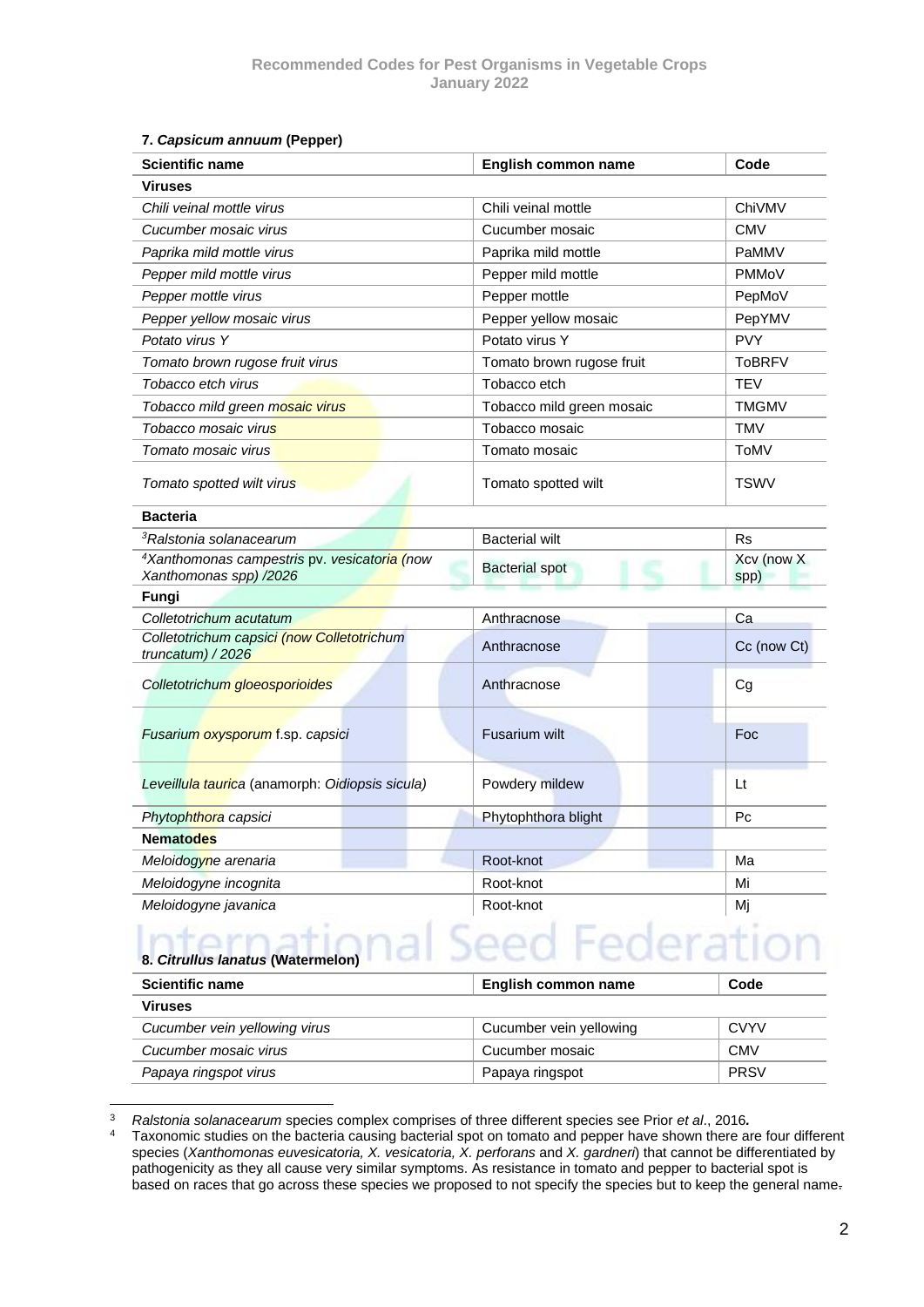| Squash leaf curl virus          | Squash leaf curl       | <b>SLCV</b> |
|---------------------------------|------------------------|-------------|
| Watermelon mosaic virus         | Watermelon mosaic      | <b>WMV</b>  |
| Zucchini yellow mosaic virus    | Zucchini yellow mosaic | ZYMV        |
| Fungi                           |                        |             |
| Colletotrichum orbiculare       | Anthracnose            | Co          |
| Fusarium oxysporum f.sp. niveum | Fusarium wilt          | Fon         |
| Podosphaera xanthii             | Powdery mildew         | Px          |

#### <span id="page-5-0"></span>**9.** *Cucumis melo* **(Melon)**

| <b>Scientific name</b>                  | English common name               | Code           |
|-----------------------------------------|-----------------------------------|----------------|
| <b>Viruses</b>                          |                                   |                |
| Cucumber green mottle mosaic virus      | Cucumber green mottle             | <b>CGMMV</b>   |
| Cucumber mosaic virus                   | Cucumber mosaic                   | <b>CMV</b>     |
| Cucumber vein yellowing virus           | Cucumber vein yellowing           | <b>CVYV</b>    |
| Cucurbit yellow stunting disorder virus | Cucurbit yellow stunting disorder | <b>CYSDV</b>   |
| Melon necrotic spot virus               | Melon necrotic spot               | <b>MNSV</b>    |
| Moroccan watermelon mosaic virus        | Moroccan watermelon mosaic        | <b>MWMV</b>    |
| Papaya ringspot virus                   | Papaya ringspot                   | <b>PRSV</b>    |
| Squash leaf curl virus                  | Squash leaf curl                  | <b>SLCV</b>    |
| Squash mosaic virus                     | Squash mosaic                     | SqMV           |
| Tomato leaf curl New Delhi virus        | <b>Tomato leaf curl New Delhi</b> | <b>ToLCNDV</b> |
| Watermelon mosaic virus                 | Watermelon mosaic                 | <b>WMV</b>     |
| Zucchini yellow mosaic virus            | Zucchini yellows                  | ZYMV           |
| Fungi                                   |                                   |                |
| Golovinomyces cichoracearum             | Powdery mildew                    | Gc             |
| Fusarium oxysporum f.sp. melonis        | <b>Fusarium wilt</b>              | Fom            |
| Pseudoperonospora cubensis              | Downy mildew                      | Pcu            |
| Podosphaera xanthii                     | Powdery mildew                    | <b>Px</b>      |
| <b>Insects</b>                          |                                   |                |
| Aphis gossypii                          | Cotton aphid                      | Ag             |

#### <span id="page-5-1"></span>**10.** *Cucumis sativus* **(Cucumber)**

| <b>Scientific name</b>                  | English common name               | Code           |  |  |
|-----------------------------------------|-----------------------------------|----------------|--|--|
| <b>Viruses</b>                          |                                   |                |  |  |
| Beet pseudoyellows virus                | Beet pseudoyellows virus          | <b>BPYV</b>    |  |  |
| Cucumber green mottle mosaic virus      | Cucumber green mottle             | <b>CGMMV</b>   |  |  |
| Cucumber mosaic virus                   | Cucumber mosaic                   | <b>CMV</b>     |  |  |
| Cucumber vein yellowing virus           | Cucumber vein yellowing           | <b>CVYV</b>    |  |  |
| Cucurbit yellow stunting disorder virus | Cucurbit yellow stunting disorder | <b>CYSDV</b>   |  |  |
| Kyuri green mottle mosaic virus         | Kyuri green mottle                | <b>KGMMV</b>   |  |  |
| Papaya ringspot virus                   | Papaya ringspot                   | <b>PRSV</b>    |  |  |
| Squash leaf curl virus                  | Squash leaf curl                  | <b>SLCV</b>    |  |  |
| Tomato leaf curl New Delhi virus        |                                   | <b>ToLCNDV</b> |  |  |
| Watermelon mosaic virus                 | Watermelon mosaic                 | <b>WMV</b>     |  |  |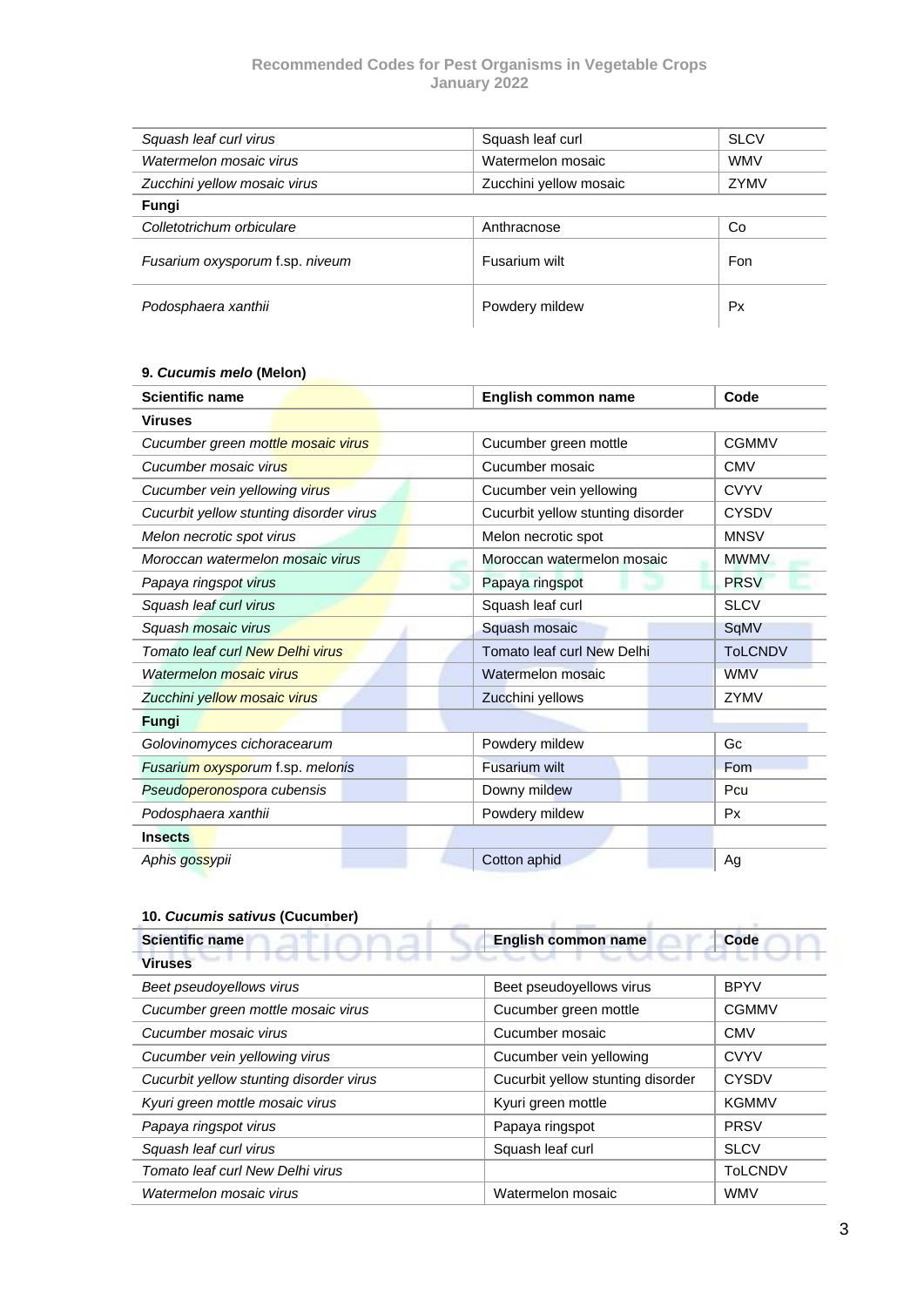| Zucchini yellow mosaic virus                 | Zucchini yellows                                 | ZYMV      |
|----------------------------------------------|--------------------------------------------------|-----------|
| <b>Bacteria</b>                              |                                                  |           |
| Erwinia tracheiphila                         | <b>Bacterial wilt</b>                            | Et        |
| Pseudomonas syringae pv. lachrymans          | Angular leaf spot                                | Psl       |
| Fungi                                        |                                                  |           |
| Cladosporium cucumerinum                     | Scab and gummosis                                | Ccu       |
| Colletotrichum orbiculare                    | Anthracnose                                      | Co        |
| Corynespora cassiicola                       | Corynespora blight and target<br>spot            | Cca       |
| Golovinomyces cichoracearum                  | Powdery mildew                                   | Gc        |
| Fusarium oxysporum f.sp. radicis-cucumerinum | Fusarium crown and root rot                      | For       |
| Pythium aphanidermatum                       | Damping off, Pythium fruit rot<br>(cottony leak) | Pa        |
| Pseudoperonospora cubensis                   | Downy mildew                                     | Pcu       |
| Podosphaera xanthii                          | Powdery mildew                                   | <b>Px</b> |

## <span id="page-6-0"></span>**11.** *Cucurbita pepo, C. maxima, C. moschata* **(Squash and pumpkin)**

| <b>Scientific name</b>                                         | <b>English common name</b>                       | Code           |
|----------------------------------------------------------------|--------------------------------------------------|----------------|
| <b>Viruses</b>                                                 |                                                  |                |
| Cucumber mosaic virus                                          | Cucumber mosaic                                  | <b>CMV</b>     |
| Luffa yellow mosaic virus                                      | Luffa yellow mosaic                              | <b>LYMV</b>    |
| Papaya ringspot virus                                          | Papaya ringspot                                  | <b>PRSV</b>    |
| Squash leaf curl virus                                         | Squash leaf curl                                 | <b>SLCV</b>    |
| Squash mosaic virus                                            | Squash mosaic                                    | SqMV           |
| Tomato leaf curl New Delhi virus                               |                                                  | <b>ToLCNDV</b> |
| Watermelon mosaic virus                                        | Watermelon mosaic                                | <b>WMV</b>     |
| Moroccan watermelon mosaic virus                               | Moroccan watermelon mosaic                       | <b>MWMV</b>    |
| Zucchini yellow mosaic virus                                   | Zucchini yellows                                 | ZYMV           |
| Fungi                                                          |                                                  |                |
| Golovinomyces cichoracearum                                    | Powdery mildew                                   | Gc             |
| Fusarium oxysporum f.sp. cucumerinum                           | <b>Fusarium wilt</b>                             | Foc            |
| Fusarium oxysporum f.sp. lagenariae                            | <b>Fusarium wilt</b>                             | Fol            |
| Fusarium oxysporum f.sp. melonis                               | Fusarium wilt                                    | Fom            |
| Fusarium oxysporum f.sp. niveum                                | Fusarium wilt                                    | Fon            |
| Fusarium oxysporum f.sp. radicis-cucumerinum                   | Root and stem rot                                | For            |
| Fusarium solani f.sp. cucurbitae                               | Crown and root rot                               | <b>Fsc</b>     |
| Phomopsis sclerotioides (now Diaporthe<br>sclerotioides) /2026 | <b>Black root rot</b>                            | Ps (now Ds)    |
| Pythium aphanidermatum                                         | Damping off, Pythium fruit rot (cottony<br>leak) | Pa             |
| Phytophthora capsici                                           | Phytopthora crown and root rot                   | P <sub>C</sub> |
| Pseudoperonospora cubensis                                     | Downy mildew                                     | Pcu            |
| Podosphaera xanthii                                            | Powdery mildew                                   | Px             |

<span id="page-6-1"></span>

|  | 12. Daucus carota var. sativa (Carrot) |  |  |  |  |
|--|----------------------------------------|--|--|--|--|
|--|----------------------------------------|--|--|--|--|

| <b>Scientific name</b> | English common name | Code |
|------------------------|---------------------|------|
| Bacteria               |                     |      |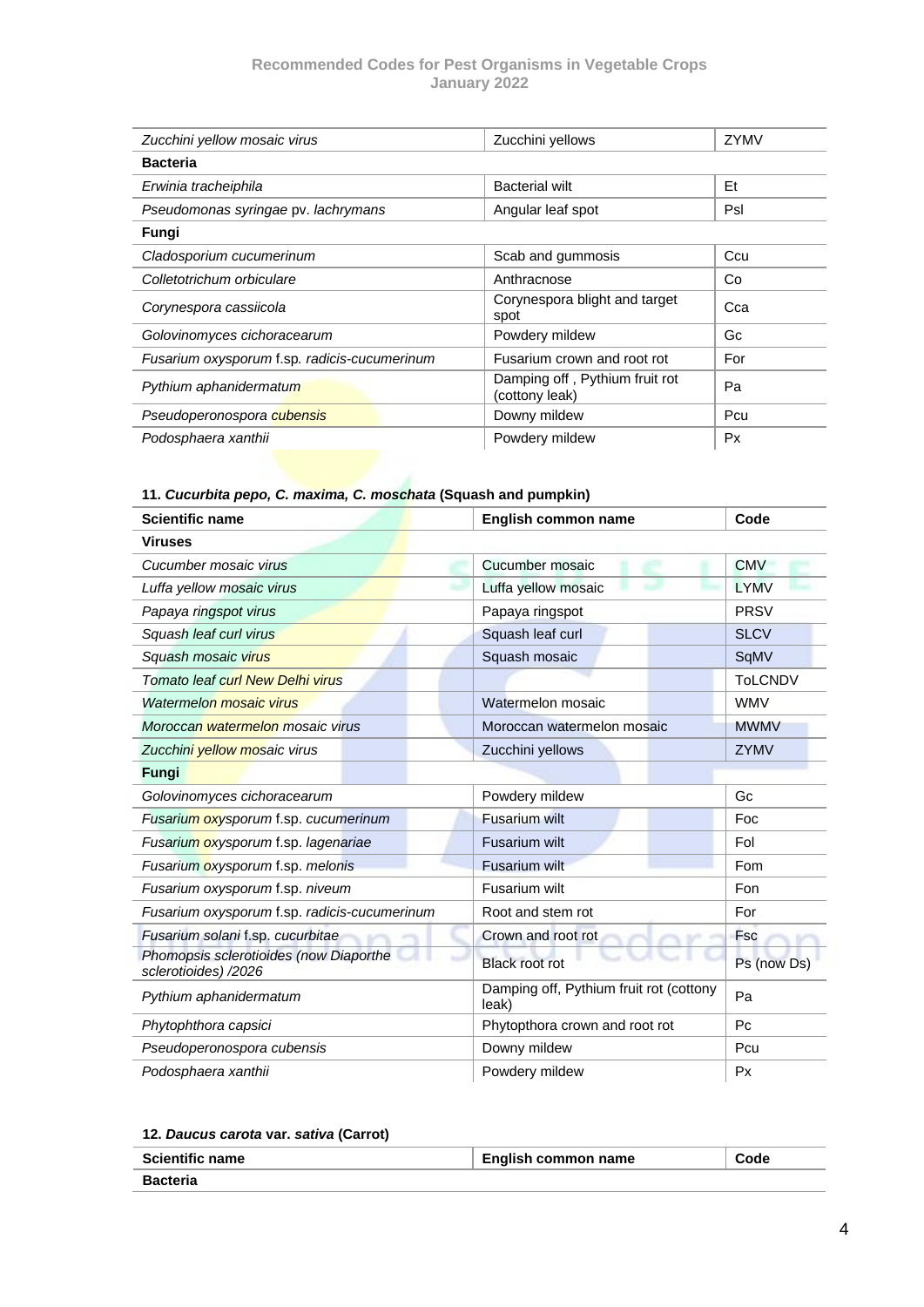<span id="page-7-0"></span>

| Xanthomonas hortorum pv. carotae                                                | Bacterial leaf blight      | Xhc          |
|---------------------------------------------------------------------------------|----------------------------|--------------|
| Fungi                                                                           |                            |              |
| Alternaria dauci                                                                | Alternaria leaf blight     | Ad           |
| Alternaria radicina                                                             | <b>Black rot</b>           | Ar           |
| Cercospora carotae                                                              | Cercospora leaf blight     | Сc           |
| Erysiphe heraclei                                                               | Powdery mildew             | Eh           |
| Pythium sulcatum                                                                | Cavity spot                | Ps           |
| Pythium ultimum (now Globisporangium ultimum)<br>/2026                          | Cavity spot                | Pu (now Gu)  |
| Pythium violae (now Globisporangium violae) /<br>2026                           | Cavity spot                | Pv (now Gv)  |
| <b>Insects</b>                                                                  |                            |              |
| Psila rosae                                                                     | Carrot fly                 | Pr           |
| <b>Nematodes</b>                                                                |                            |              |
| Meloidogyne incognita                                                           | Root-knot                  | Mi           |
| Meloidogyne javanica                                                            | Root-knot                  | Mi           |
| Phytoplasmas                                                                    |                            |              |
| Aster yellows                                                                   | Aster yellows              | Ay           |
|                                                                                 |                            |              |
| 13. Diplotaxis tenuiflia (Wild rocket)                                          |                            |              |
| <b>Scientific name</b>                                                          | <b>English common name</b> | Code         |
| Fungi                                                                           |                            |              |
| Hyaloperonospora parasitica                                                     | Downy mildew               | Hp           |
|                                                                                 |                            |              |
|                                                                                 |                            |              |
| 14. Eruca vesicaria subsp. sativa (Arugula)                                     |                            |              |
| <b>Scientific name</b>                                                          | English common name        | Code         |
| Fungi                                                                           |                            |              |
|                                                                                 |                            |              |
| Hyaloperonospora parasitica                                                     | Downy mildew               | Hp           |
|                                                                                 |                            |              |
|                                                                                 |                            |              |
| 15. Lactuca sativa (Lettuce)                                                    |                            | Code         |
| Scientific name                                                                 | <b>English common name</b> |              |
| <b>Viruses</b><br>Beet western yellows virus                                    | Yellows                    | <b>BWYV</b>  |
| Cucumber mosaic virus                                                           | Cucumber mosaic            | <b>CMV</b>   |
| Lettuce necrotic stunt virus (now Moroccan pepper                               |                            | LNSV (now    |
| virus) /2027                                                                    | Lettuce die-back           | MPV)         |
| Lettuce mosaic virus                                                            | Lettuce mosaic             | LMV          |
| Mirafiori lettuce big-vein virus                                                | Lettuce big vein           | <b>MLBVV</b> |
| Tomato bushy stunt virus                                                        | Lettuce die-back           | <b>TBSV</b>  |
| Tomato spotted wilt virus                                                       | Spotted wilt               | <b>TSWV</b>  |
| <b>Bacteria</b>                                                                 |                            |              |
| Pseudomonas cichorii                                                            | <b>Bacterial rot</b>       | Pc           |
| <sup>5</sup> Rhizorhapis suberifaciens (ex Sphingomonas<br>suberifaciens) /2025 | Corky root                 | Ss (now Rs)  |

<span id="page-7-2"></span><span id="page-7-1"></span><sup>5</sup> A recent review article in 2015 uses the new genus name *Rhizorhapis* based on work published in 2014 on the reclassification of the pathogen causing lettuce corky root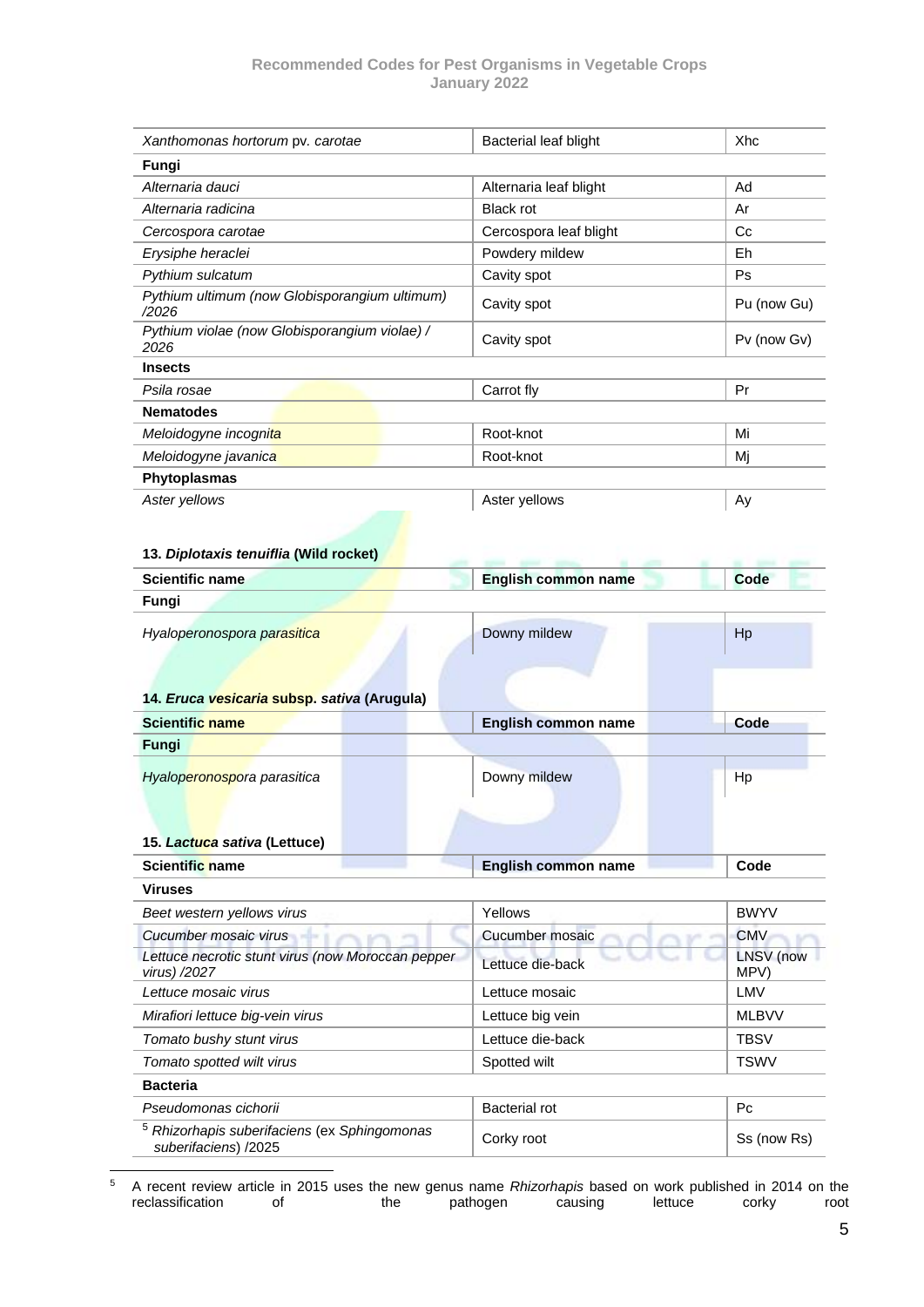| Xanthomonas campestris pv. vitians (now<br>Xanthomonas axonopodis pv. vitians) /2026 | <b>Bacterial spot</b> | Xcv (now<br>Xav) |
|--------------------------------------------------------------------------------------|-----------------------|------------------|
| Fungi                                                                                |                       |                  |
| Bremia lactucae                                                                      | Downy mildew          | BI               |
| Fusarium oxysporum f.sp. lactucae                                                    | Fusarium wilt         | Fol              |
| Microdochium panattonianum                                                           | Anthracnose           | Mpa              |
| <b>Insects</b>                                                                       |                       |                  |
| Macrosiphum euphorbiae                                                               | Potato aphid          | Me               |
| Myzus persicae                                                                       | Green peach aphid     | Mpe              |
| Nasonovia ribisnigri                                                                 | Lettuce leaf aphid    | Nr               |
| Pemphigus bursarius                                                                  | Lettuce root aphid    | <b>Pb</b>        |

#### <span id="page-8-0"></span>**16.** *Lagenaria siceraria* **(Bottle gourd)**

| <b>Scientific name</b>                       | English common name   | Code         |
|----------------------------------------------|-----------------------|--------------|
| <b>Viruses</b>                               |                       |              |
| Cucumber green mottle mosaic virus           | Cucumber green mottle | <b>CGMMV</b> |
| Fungi                                        |                       |              |
| Fusarium oxysporum f.sp. lagenariae          | Fusarium wilt         | Fol          |
| Fusarium oxysporum f.sp. niveum              | Fusarium wilt         | Fon          |
| Fusarium oxysporum f.sp. radicis-cucumerinum | Root and stem rot     | For          |

### <span id="page-8-1"></span>**17.** *Luffa acutangula* **(Ridge gourd)**

| <b>Scientific name</b>                               | English common name     | Code           |
|------------------------------------------------------|-------------------------|----------------|
| <b>Viruses</b>                                       |                         |                |
| <b>Tomato Leaf Curl New Delhi Virus</b>              | <b>Tomato Leaf Curl</b> | <b>TOLCNDV</b> |
| <b>Bacteria</b>                                      |                         |                |
| <sup>6</sup> Ralstonia solanacearum race 1, biovar 3 | <b>Bacterial wilt</b>   | <b>Rs</b>      |
|                                                      |                         |                |
|                                                      |                         |                |

#### <span id="page-8-2"></span>**18.** *Luffa cylindrica* **(Sponge gourd)**

| <b>Scientific name</b>              | English common name   | Code      |
|-------------------------------------|-----------------------|-----------|
| Fungi                               |                       |           |
| Fusarium oxysporum f. sp. luffae    | Fusarium wilt         | Fol       |
| Pseudoperonospora cubensis          | Downy mildew          | Pc.       |
| <b>Bacteria</b>                     |                       |           |
| <sup>7</sup> Ralstonia solanacearum | <b>Bacterial wilt</b> | <b>Rs</b> |
|                                     |                       |           |
|                                     |                       |           |

[<sup>\(</sup>https://www.microbiologyresearch.org/content/journal/ijsem/10.1099/ijs.0.058909-0,](https://www.microbiologyresearch.org/content/journal/ijsem/10.1099/ijs.0.058909-0)  [http://apsjournals.apsnet.org/doi/pdf/10.1094/PDIS-09-14-0953-FE\)](http://apsjournals.apsnet.org/doi/pdf/10.1094/PDIS-09-14-0953-FE).

<sup>6</sup> *Ralstonia solanacearum* species complex comprises of three different species see Prior *et al*., 2016*.*

<sup>7</sup> *Ralstonia solanacearum* species complex comprises of three different species see Prior *et al*., 2016*.*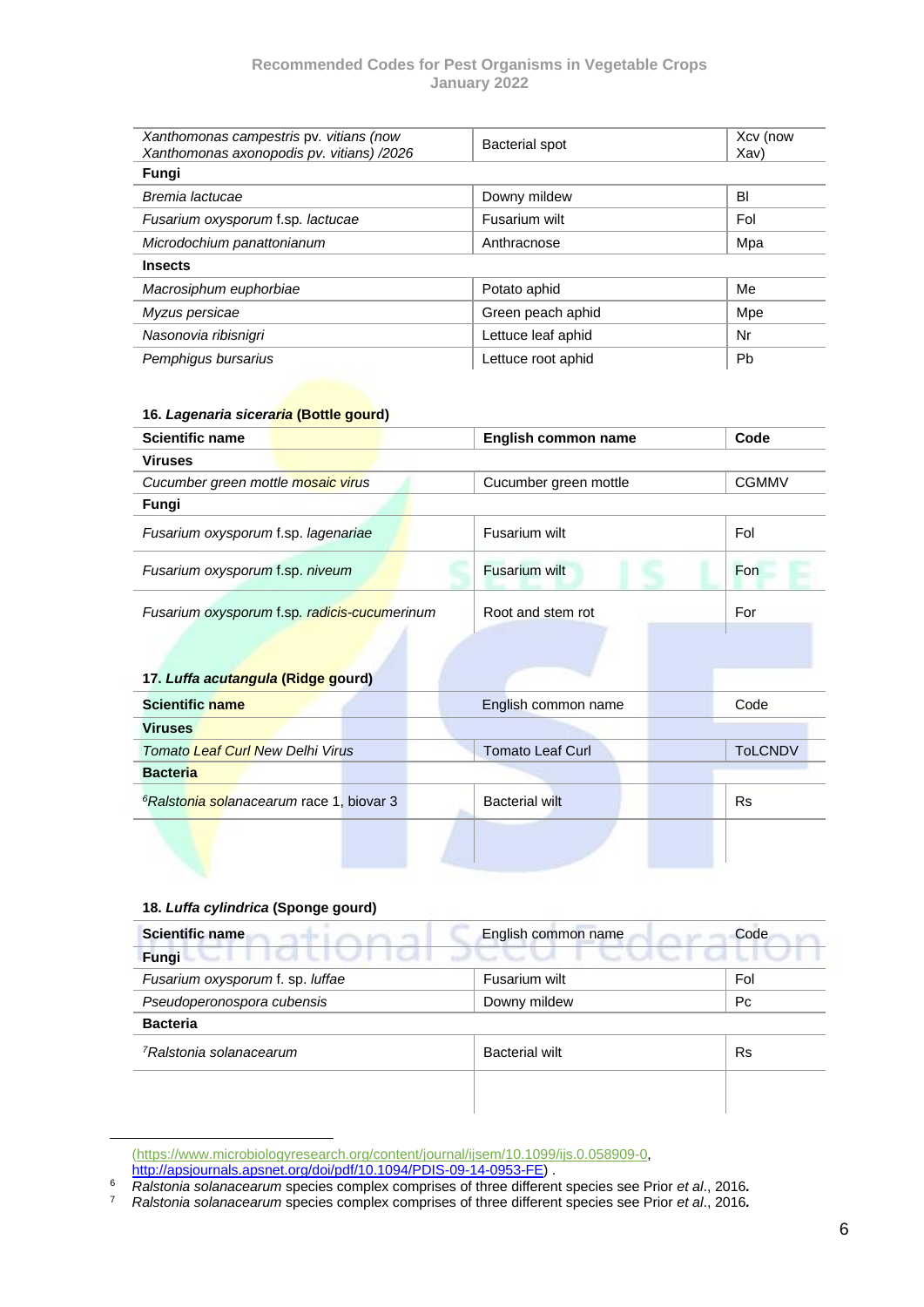#### <span id="page-9-0"></span>**19.** *Momordica charantia* **(Bittergourd)**

| <b>Scientific name</b>             | English common name                | Code           |
|------------------------------------|------------------------------------|----------------|
| <b>Viruses</b>                     |                                    |                |
| Cucurbit aphid-borne yellows virus | Cucurbit aphid-borne yellows virus | <b>CABYV</b>   |
| Cucumber mosaic virus              | Cucumber virus 1                   | <b>CMV</b>     |
| Papaya ring spot virus             | Papaya ringspot                    | <b>PRSV</b>    |
| Tomato Leaf Curl New Delhi Virus   | <b>Tomato Leaf Curl</b>            | <b>ToLCNDV</b> |
| Zucchini yellow mosaic virus       | Yellow mosaic                      | ZYMV           |
| Fungi                              |                                    |                |
| Podosphaera xanthii                | <b>Powdery Mildew</b>              | <b>Px</b>      |
|                                    |                                    |                |
|                                    |                                    |                |
| 20. Ocimum basilicum (Basil)       |                                    |                |

<span id="page-9-1"></span>

| <b>Scientific name</b>                                                              | English common name | Code |
|-------------------------------------------------------------------------------------|---------------------|------|
| Fungi                                                                               |                     |      |
| Fusarium oxysporum f.sp. basilicum (now Fusarium<br>oxysporum f.sp. basilici) /2026 | Fusarium wilt       | Fob  |
| Peronospora belbahrii                                                               | Downy mildew        | Pb   |

#### <span id="page-9-2"></span>**21.** *Petroselinum crispum* **(Parsley)**

| <b>Scientific name</b> | English common name | Code      |
|------------------------|---------------------|-----------|
| Fungi                  |                     |           |
| Plasmopara petroselini | Downy mildew        | Pp        |
| Septoria petroselini   | Septoria blight     | <b>Sp</b> |
|                        |                     |           |

ä

#### <span id="page-9-3"></span>**22.** *Phaseolus vulgaris* **(Dwarf and climbing French bean)**

| Scientific name                                                 | English common name         | Code                       |
|-----------------------------------------------------------------|-----------------------------|----------------------------|
| <b>Viruses</b>                                                  |                             |                            |
| Bean common mosaic virus                                        | Bean common mosaic          | <b>BCMV</b>                |
| Bean common mosaic necrosis virus                               | Bean common mosaic necrosis | <b>BCMNV</b>               |
| Beet curly top virus                                            | Beet curly top              | <b>BCTV</b>                |
| Bean golden mosaic virus                                        | Bean golden mosaic          | <b>BGMV</b>                |
| Bean golden yellow mosaic virus                                 | Bean golden yellow mosaic   | <b>BGYMV</b>               |
| Beet mild curly top virus (now Beet curly top virus)<br>/2026   | Beet curly top              | <b>BMCTV</b><br>(now BCTV) |
| Beet severe curly top virus (now Beet curly top<br>virus) /2026 | Beet curly top              | <b>BSCTV</b> (now<br>BCTV) |
| Bean yellow disorder virus                                      | Bean yellow disorder virus  | <b>BnYDV</b>               |
| Bean yellow mosaic virus                                        | Bean yellow mosaic          | <b>BYMV</b>                |
| Southern bean mosaic virus                                      | Bean southern virus         | <b>SBMV</b>                |
| Cucumber mosaic virus                                           | Cucumber virus              | <b>CMV</b>                 |
| <b>Bacteria</b>                                                 |                             |                            |
| Pseudomonas savastanoi pv. phaseolicola                         | Halo blight                 | <b>Psp</b>                 |
| Pseudomonas syringae pv. syringae                               | Bacterial brown spot        | <b>Pss</b>                 |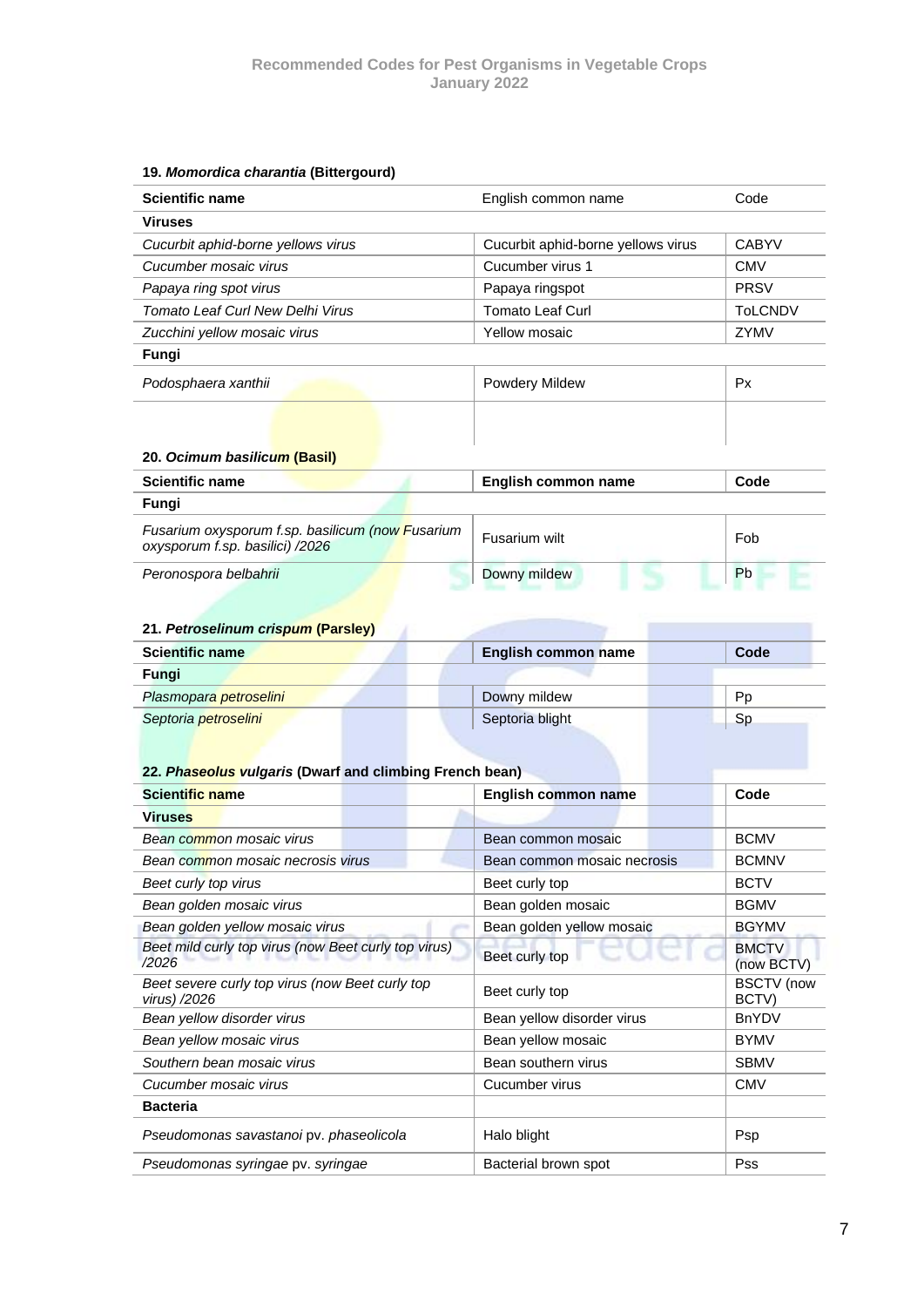| <sup>8</sup> Xanthomonas axonopodis pv. phaseoli | Common or fuscous blight | Xap |
|--------------------------------------------------|--------------------------|-----|
| Fungi                                            |                          |     |
| Aphanomyces euteiches                            | Root rot                 | Ae  |
| Colletotrichum lindemuthianum                    | Anthracnose              | CI  |
| Fusarium oxysporum f.sp. phaseoli                | Fusarium wilt            | Fop |
| Fusarium solani f.sp. phaseoli                   | Fusarium root rot        | Fsp |
| Sclerotinia sclerotiorum                         | White mold               | Ss  |
| Uromyces appendiculatus                          | Rust                     | Ua  |

#### <span id="page-10-0"></span>**23.** *Pisum sativum* **(Garden pea)**

| <b>Scientific name</b>                                                                              | <b>English common name</b>     | Code             |
|-----------------------------------------------------------------------------------------------------|--------------------------------|------------------|
| <b>Viruses</b>                                                                                      |                                |                  |
| <b>Bean leafroll virus</b>                                                                          | Pea leaf roll, pea top yellows | <b>BLRV</b>      |
| Bean yellow mosaic virus                                                                            | Bean yellow mosaic             | <b>BYMV</b>      |
| Pea enation mosaic virus                                                                            | Pea enation mosaic             | <b>PEMV</b>      |
| Pea seed-borne mosaic virus                                                                         | Pea seed-borne mosaic          | <b>PSbMV</b>     |
| <b>Bacteria</b>                                                                                     |                                |                  |
| Pseudomonas syringae pv. pisi                                                                       | <b>Bacterial blight</b>        | Psp              |
| Fungi                                                                                               |                                |                  |
| Aphanomyces euteiches                                                                               | Aphanomyces root rot           | Ae               |
| Ascochyta pisi (now Didymella pisi) /2026                                                           | Ascochyta leaf and pod spot    | Aps (now<br>Dp)  |
| Ascochyta pinodella (now Didymella pinodella)<br>/2026                                              | Leaf spot and foot rot         | Apn (now<br>Dpn) |
| Botrytis cinerea                                                                                    | Grey mold                      | Bc               |
| Erysiphe pisi                                                                                       | Powdery mildew                 | Ep               |
| Fusarium oxysporum f.sp. pisi                                                                       | <b>Near wilt</b>               | Fop              |
| Fusarium solani (now Neocosmospora solani) /<br>2026                                                | Fusarium root rot              | Fs (now Ns)      |
| Mycosphaerella pinodes (now Didymella pinodes)<br>/2026<br><b>SUPPLY BUFFELL</b><br>arms, reliev of | Ascochyta blight               | Mp (now Dp)      |
| Peronospora viciae                                                                                  | Downy mildew                   | Pv               |

#### <span id="page-10-1"></span>**24.** *Raphanus sativus* **(Radish)**

| <b>Scientific name</b> | English common name | Code |
|------------------------|---------------------|------|
| <b>Viruses</b>         |                     |      |
| Turnip mosaic virus    | Turnip mosaic       | TuMV |
| <b>Bacteria</b>        |                     |      |

<sup>8</sup> Although *Xanthomonas axonopodis* pv. *phaseoli* and *X. fuscans* subsp. *fuscans* (Xff) (formely *X. axonopodis* pv. *phaseoli* var. *fuscans*) are taxonomically different bacterial species that are the causal agents of common bacterial blight, it is not possible to differentiate them based on symptoms under natural conditions and there is no evidence that resistance to these two species in bean differ.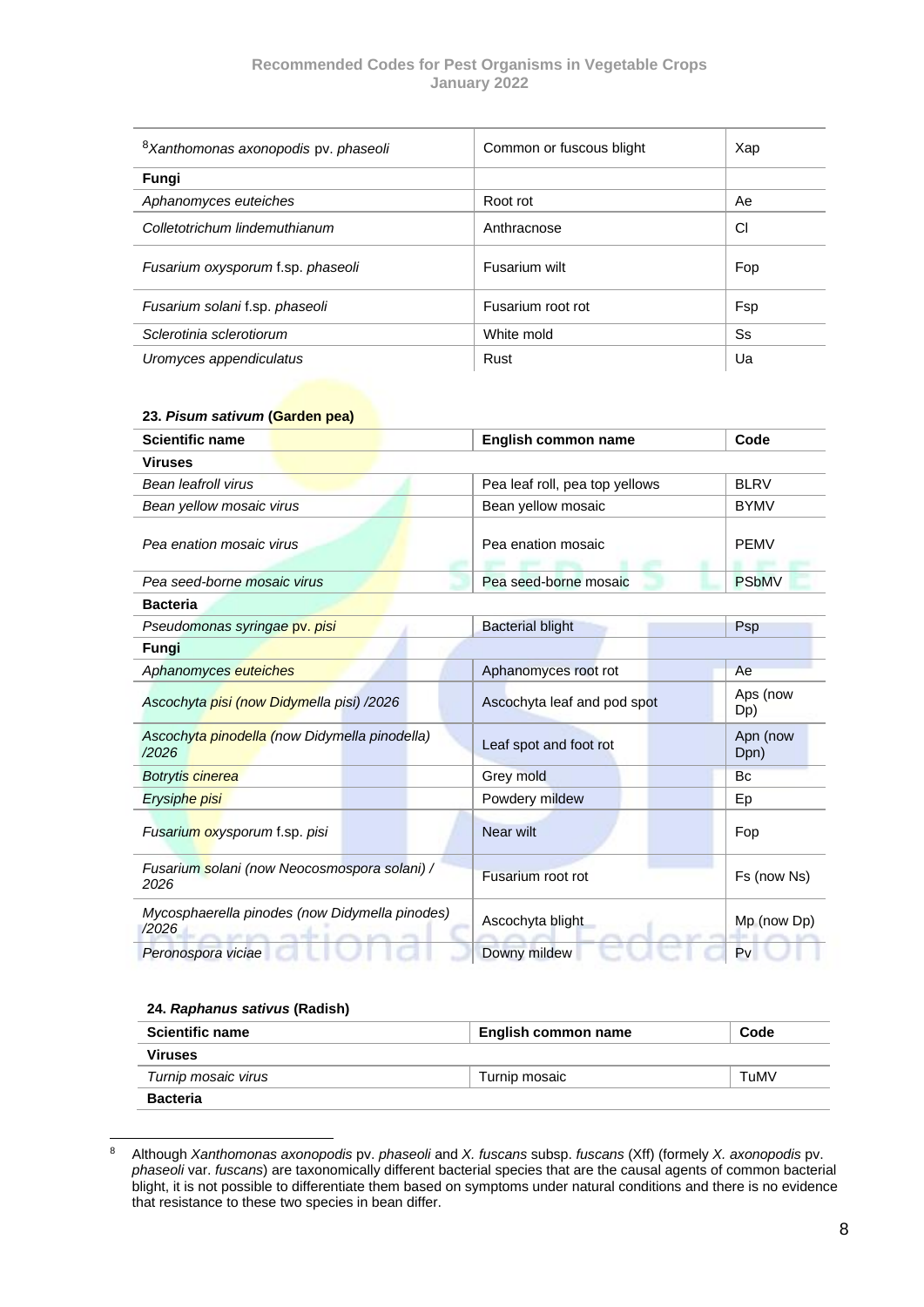| Pseudomonas syringae pv. maculicola                                                | Bacterial leaf spot, Peppery leaf spot | Psm                   |
|------------------------------------------------------------------------------------|----------------------------------------|-----------------------|
| Fungi                                                                              |                                        |                       |
| Albugo candida                                                                     | White rust                             | Ac                    |
| Aphanomyces raphani                                                                | <b>Black root</b>                      | Ar                    |
| Fusarium oxysporum f.sp. raphani                                                   | Yellows                                | For                   |
| Hyaloperonospora brassicae (ex Peronospora/<br>Hyaloperonospora parasitica) / 2027 | Downy mildew                           | $Hb$ (ex $Pp/$<br>Hp) |
| Plasmodiophora brassicae                                                           | Clubroot                               | <b>Pb</b>             |
| Rhizoctonia solani                                                                 | Rhizoctonia scurf                      | <b>Rs</b>             |

#### <span id="page-11-0"></span>**25.** *Solanum integrifolium* **(Eggplant rootstock)**

| <b>Scientific name</b>              | <b>English common name</b> | Code |
|-------------------------------------|----------------------------|------|
| Fungi                               |                            |      |
| Fusarium oxysporum f.sp. melongenae | Fusarium wilt              | Fom  |

#### <span id="page-11-1"></span>**26. <sup>9</sup>***Solanum lycopersicum* **(ex** *Lycoperscicon esculentum***) (Tomato)**

| <b>Scientific name</b>                                           | English common name       | Code                            |
|------------------------------------------------------------------|---------------------------|---------------------------------|
| <b>Viruses</b>                                                   |                           |                                 |
| Beet curly top virus                                             | Curly top                 | <b>BCTV</b>                     |
| Cucumber mosaic virus                                            | Cucumber mosaic           | <b>CMV</b>                      |
| Groundnut ringspot virus                                         | Groundnut ringspot        | <b>GRSV</b>                     |
| Pepino mosaic virus                                              | Pepino mosaic             | PepMV                           |
| Tobacco mosaic virus                                             | Tobacco mosaic            | <b>TMV</b>                      |
| Tomato apex necrosis virus (now Tomato marchitez<br>virus) /2026 | Tomato apex necrosis      | <b>ToANV</b><br>(now<br>ToMarV) |
| Tomato brown rugose fruit virus                                  | Tomato brown rugose fruit | <b>ToBRFV</b>                   |
| Tomato chlorotic spot virus                                      | Tomato chlorotic spot     | <b>TCSV</b>                     |
| Tomato mosaic virus                                              | Tomato mosaic             | <b>ToMV</b>                     |
| Tomato torrado virus                                             | Tomato torrado            | <b>ToTV</b>                     |
| Tomato spotted wilt virus                                        | Tomato spotted wilt       | <b>TSWV</b>                     |
| Tomato yellow leaf curl virus                                    | Tomato yellow leaf curl   | TYLCV <sup>10</sup>             |
| <b>Bacteria</b>                                                  |                           |                                 |
| Clavibacter michiganensis subsp. michiganensis                   | <b>Bacterial canker</b>   | C <sub>mm</sub>                 |

<sup>&</sup>lt;sup>9</sup> Some of the codes also apply for tomato rootstocks.

<sup>&</sup>lt;sup>10</sup> [Explanatory note to clarify the situation of TYLCV and TYLCD associated viruses](http://www.worldseed.org/wp-content/uploads/2019/07/Explanatory-notes_TYLCV_TYLCD.pdf)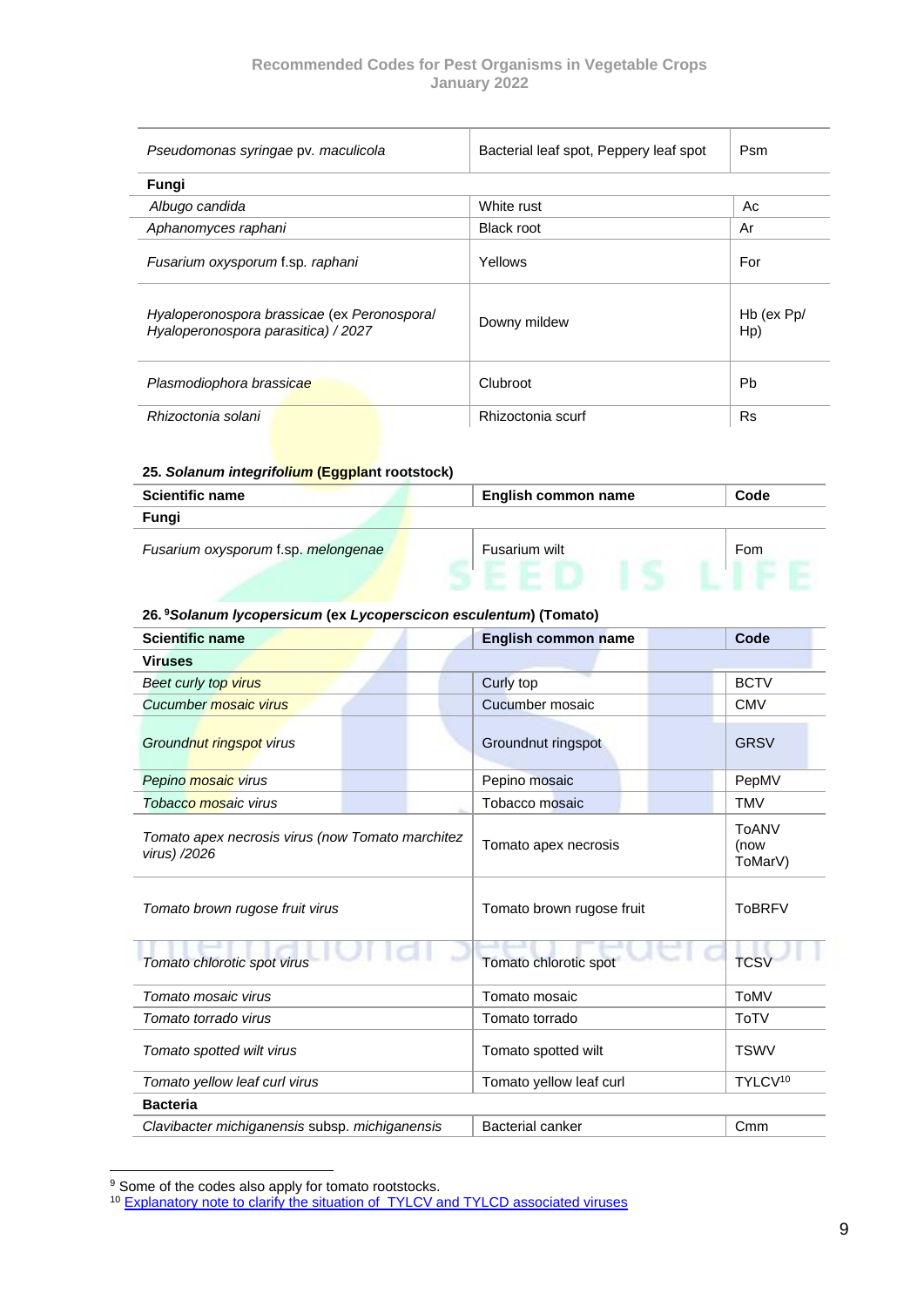| Pseudomonas corrugata                                                               | Pith necrosis               | P <sub>C</sub>     |
|-------------------------------------------------------------------------------------|-----------------------------|--------------------|
| Pseudomonas syringae pv. tomato                                                     | <b>Bacterial speck</b>      | Pst                |
| <sup>11</sup> Ralstonia solanacearum                                                | <b>Bacterial wilt</b>       | Rs                 |
| <sup>12</sup> Xanthomonas campestris pv. vesicatoria (now<br>Xanthomonas spp) /2026 | <b>Bacterial spot</b>       | Xcv (now X<br>spp) |
| Fungi                                                                               |                             |                    |
| Alternaria alternata f.sp. lycopersici                                              | Alternaria stem canker      | Aal                |
| Alternaria solani                                                                   | Early blight                | As                 |
| Corynespora cassiicola                                                              | Target spot                 | C <sub>c</sub>     |
| <sup>13</sup> Passalora fulva (ex Fulvia fulva) /2022                               | Leaf mold                   | Pf (ex Ff)         |
| Fusarium oxysporum f.sp. lycopersici                                                | Fusarium wilt               | Fol                |
| Fusarium oxysporum f.sp. radicis-lycopersici                                        | Fusarium crown and root rot | For                |
| Leveillula taurica (anamorph: Oidiopsis sicula)                                     | Powdery mildew              | Lt                 |
| Oidium neolycopersici (now Pseudoidium<br>neolycopersici) /2026                     | Powdery mildew              | On (now Pn)        |
| Phytophthora infestans                                                              | Late blight                 | Pi                 |
| Pyrenochaeta lycopersici (now<br>Pseudopyrenochaeta lycopersici) /2026              | Corky root rot              | PI                 |
| Stemphylium botryosum f.sp. lycopersici                                             | Gray leaf spot              | Sbl                |
| Stemphylium lycopersici                                                             | Gray leaf spot              | SI                 |
| Stemphylium solani                                                                  | Gray leaf spot              | <b>Ss</b>          |
| Verticillium albo-atrum                                                             | Verticillium wilt           | Va                 |
| Verticillium dahliae                                                                | Verticillium wilt           | Vd                 |
| <b>Nematodes</b>                                                                    |                             |                    |
| Meloidogyne arenaria                                                                | Root-knot                   | Ma                 |
| Meloidogyne incognita                                                               | Root-knot                   | Mi                 |
| Meloidogyne javanica                                                                | Root-knot                   | Mj                 |

#### <span id="page-12-0"></span>**27.** *Solanum melongena* **(Eggplant/Aubergine)**

| Scientific name                      | <b>English common name</b> | Code        |
|--------------------------------------|----------------------------|-------------|
| <b>Viruses</b>                       |                            |             |
| Tomato mosaic virus                  | Tomato mosaic              | ToMV        |
| Tomato spotted wilt virus            | Tomato spotted wilt        | <b>TSWV</b> |
| <b>Bacteria</b>                      |                            |             |
| <sup>14</sup> Ralstonia solanacearum | <b>Bacterial wilt</b>      | Rs          |
| Fungi                                |                            |             |
| Fusarium oxysporum f.sp. melongenae  | Fusarium wilt              | Fom         |
| Verticillium albo-atrum              | Verticillium wilt          | Va          |
| Verticillium dahliae                 | Verticillium wilt          | Vd          |

<sup>11</sup> *Ralstonia solanacearum* species complex comprises of three different species see Prior *et al*., 2016*.*

<sup>&</sup>lt;sup>12</sup> Taxonomic studies on the bacteria causing bacterial spot on tomato and pepper have shown there are four different species (*X. euvesicatoria, X. vesicatoria, X. perforans and X. gardneri*) that cannot be differentiated by pathogenicity as they all cause very similar symptoms. As resistance in tomato and pepper to bacterial spot is based on races that go across these species we proposed to not specify the species but to keep the general name.

<sup>13</sup> Both *Cladosporium fulvum* and *Fulvia fulva* are still in use. The current name has changed from *Fulvia fulva* to *Passalora fulva* (Se[e https://rvpadmin.cce.cornell.edu/uploads/doc\\_128.pdf](https://rvpadmin.cce.cornell.edu/uploads/doc_128.pdf) ).

<sup>14</sup> *Ralstonia solanacearum* species complex comprises of three different species see Prior *et al*., 2016*.*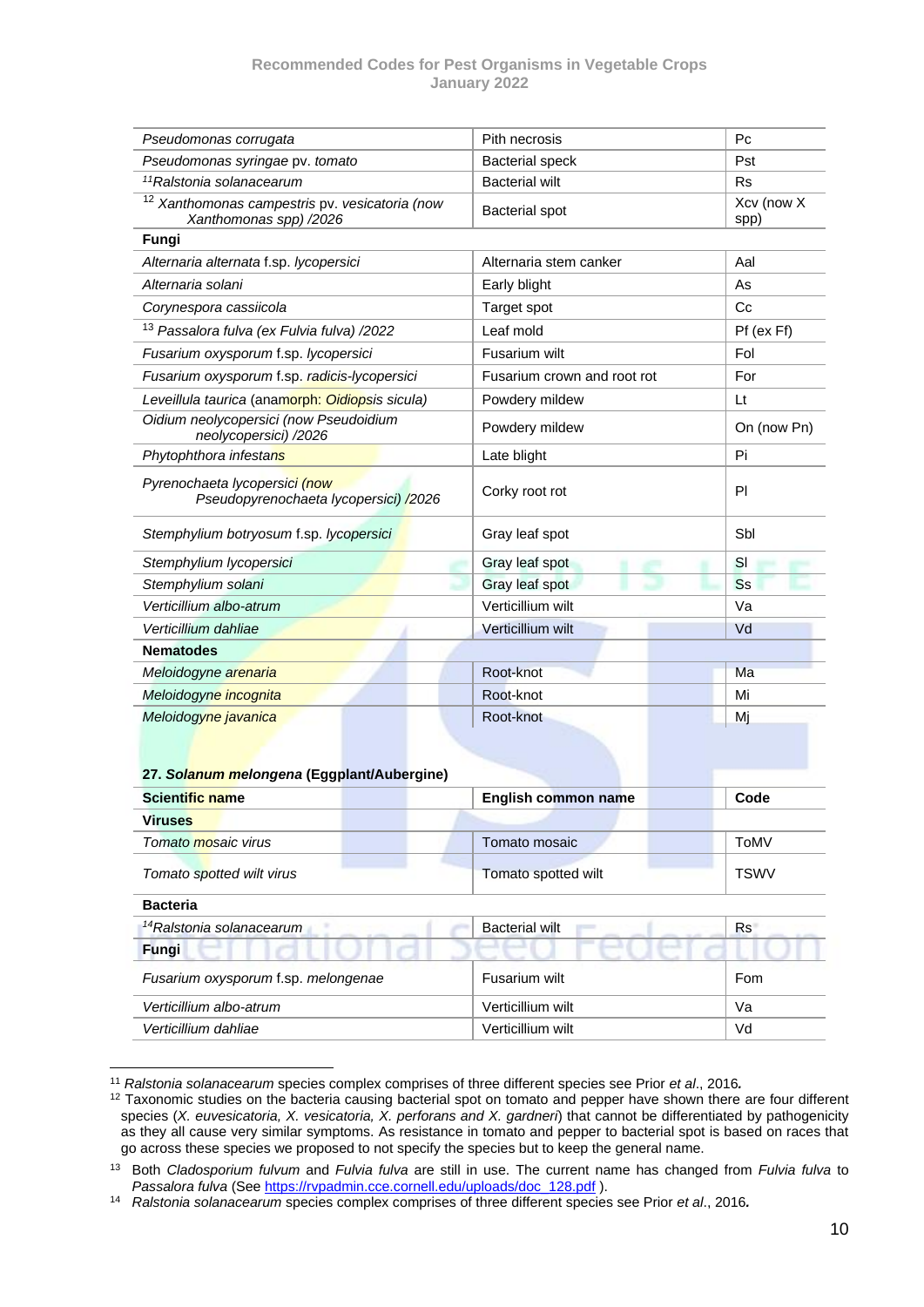| <b>Nematodes</b>      |           |    |
|-----------------------|-----------|----|
| Meloidogyne incognita | Root-knot | Mi |

#### <span id="page-13-0"></span>**28.** *Solanum torvum* **(Eggplant rootstock)**

| <b>Scientific name</b>                        | English common name   | Code      |
|-----------------------------------------------|-----------------------|-----------|
| <b>Bacteria</b>                               |                       |           |
| <sup>15</sup> Ralstonia solanacearum          | <b>Bacterial wilt</b> | <b>Rs</b> |
| Fungi                                         |                       |           |
| Fusarium oxysporum f.sp. melongenae           | Fusarium wilt         | Fom       |
| Verticillium albo-atrum                       | Verticillum wilt      | Va        |
| Verticillium dahliae                          | Verticillum wilt      | Vd        |
| <b>Nematodes</b>                              |                       |           |
| Meloidogyne incognita                         | Root knot             | Mi        |
| Meloidogyne mayaguensis (Syn. M. enterolobii) | Root knot             | Me        |
| Meloidogyne arenaria                          | Root knot             | Ма        |
| Meloidogyne javanica                          | Root knot             | Mj        |

#### <span id="page-13-1"></span>**29.** *Spinacia oleracea* **(Spinach)**

| <b>Scientific name</b>                                                 | <b>English common name</b> | Code         |
|------------------------------------------------------------------------|----------------------------|--------------|
| <b>Viruses</b>                                                         |                            |              |
| Cucumber mosaic virus                                                  | Cucumber mosaic            | <b>CMV</b>   |
| Fungi                                                                  |                            |              |
| Albugo occidentalis (now Wilsoniana occidentalis)<br>/2026             | White rust                 | Ao (now Wo)  |
| Cladosporium variabile                                                 | Leaf spot                  | Cv           |
| <sup>16</sup> Colletotrichum dematium                                  | Anthracnose                | Cd           |
| Fusarium oxysporum f. sp. spinaciae                                    | Fusarium wilt              | <b>Fos</b>   |
| Peronospora effusa (ex Peronospora farinosa f. sp.<br>spinaciae) /2023 | Downy mildew               | Pe (ex Pfs)  |
| <sup>17</sup> Stemphylium botryosum (now Stemphylium<br>beticola)/2027 | Stemphylium leaf spot      | Sb           |
| <sup>18</sup> Stemphylium vesicarium                                   | Stemphylium leaf spot      | Sv           |
| Verticillium dahliae                                                   | Verticillium wilt          | Vd           |
| <b>Insects</b>                                                         |                            |              |
| Liriamuza Iangei                                                       | agf miner                  | $\mathbf{L}$ |

# *Liriomyza langei*<br>
30. *Valerianella locusta* (Corn salar)<br>
20. *Valerianella locusta* (Corn salar) **30.** *Valerianella locusta* **(Corn salad)**

<span id="page-13-2"></span>

| <b>Scientific name</b>   | English common name | Code |
|--------------------------|---------------------|------|
| Bacteria                 |                     |      |
| Acidovorax valerianellae | Bacterial spot      | A٧   |

<sup>15</sup> *Ralstonia solanacearum* species complex comprises of three different species see Prior *et al*., 2016*.*

<sup>16</sup> As per *Index Fungorum* this is the correct name for this pathogen, Syn*. [Colletotrichum](http://www.speciesfungorum.org/Names/Names.asp?strGenus=Colletotrichum) dematium f. spinaciae; [Colletotrichum](http://www.speciesfungorum.org/Names/Names.asp?strGenus=Colletotrichum) spinaciae.* 

<sup>17</sup> As per Woudenberg *et al.*, 2017 and Liu *et al*., 2020 *Stemphylium botryosum* will be renamed as *Stemphylium beticola* based on ITS rDNA, gapdh and cmdA sequences*.* 

<sup>18</sup> *S. botryosum* isolates from WSU were analyzed as *S. beticola*. Majority of new isolates were analyzed as *S. vesicarium*. It is proposed to breeding companies to identify their isolates based on 'new' sequence analysis. Resistance is published for *S. vesicarium* (Liu et al., 2020; du Toit, 2020)*.*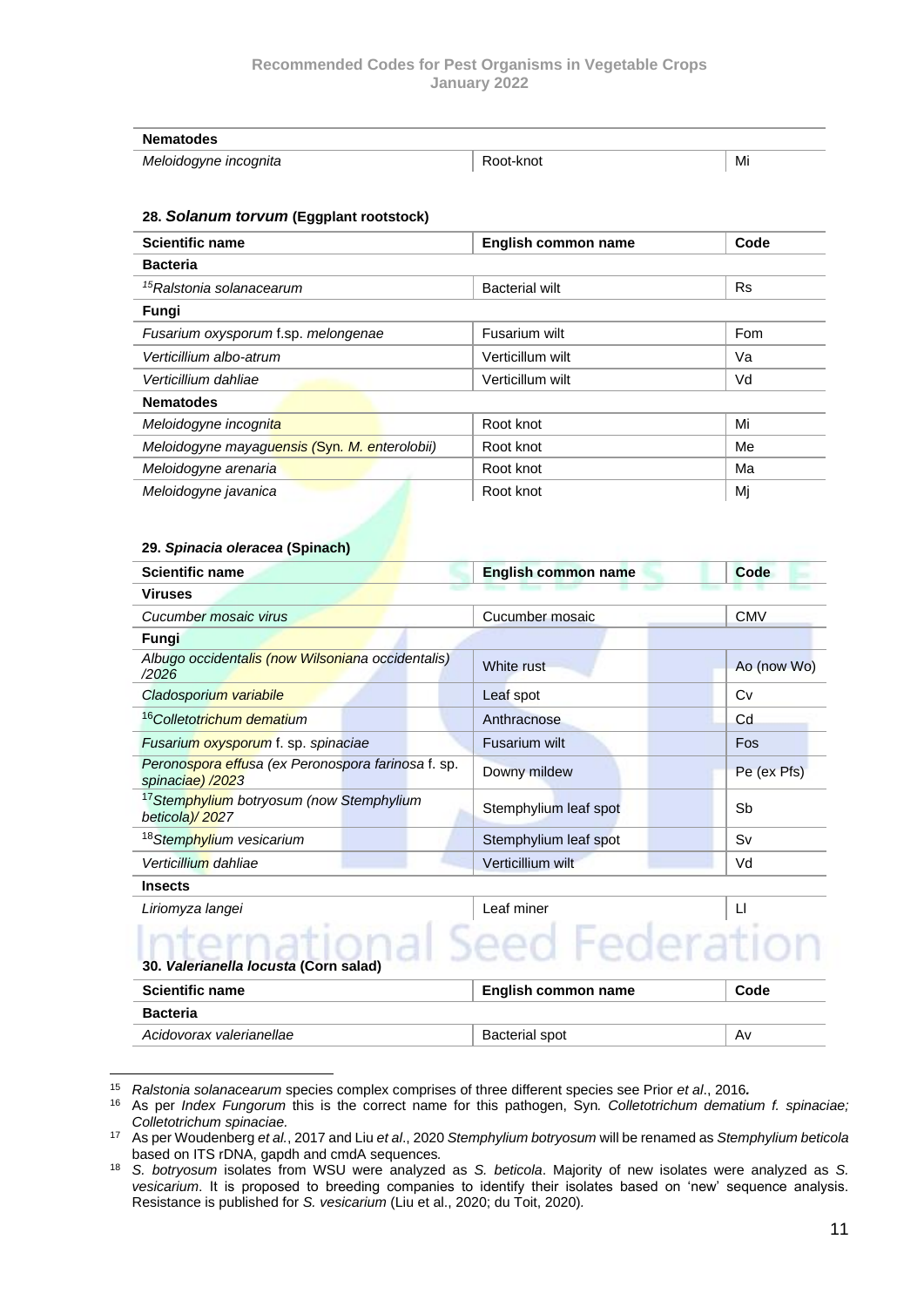| Fungi                                                         |          |             |
|---------------------------------------------------------------|----------|-------------|
| Thielaviopsis basicola (now Berkeleyomyces<br>basicola) /2026 | Root rot | Tb (now Bb) |

#### <span id="page-14-0"></span>**31.** *Zea mays* **(Sweet corn)**

| <b>Scientific name</b>             | English common name       | Code        |
|------------------------------------|---------------------------|-------------|
| <b>Viruses</b>                     |                           |             |
| Maize dwarf mosaic virus           | Maize dwarf mosaic        | <b>MDMV</b> |
| Sugarcane mosaic virus             | Sugarcane mosaic          | <b>SCMV</b> |
| <b>Bacteria</b>                    |                           |             |
| Pantoea stewartii subsp. stewartii | Stewart's wilt            | Pst         |
| Fungi                              |                           |             |
| <b>Bipolaris maydis</b>            | Southern corn leaf blight | <b>Bm</b>   |
| Colletotrichum graminicola         | Anthracnose leaf blight   | Cg          |
| Exserohilum turcicum               | Northern leaf blight      | Et          |
| Puccinia polysora                  | Southern rust             | Pp          |
| Puccinia sorghi                    | Common rust               | <b>Ps</b>   |
| Ustilago maydis                    | Common smut               | Um          |



# International Seed Federation